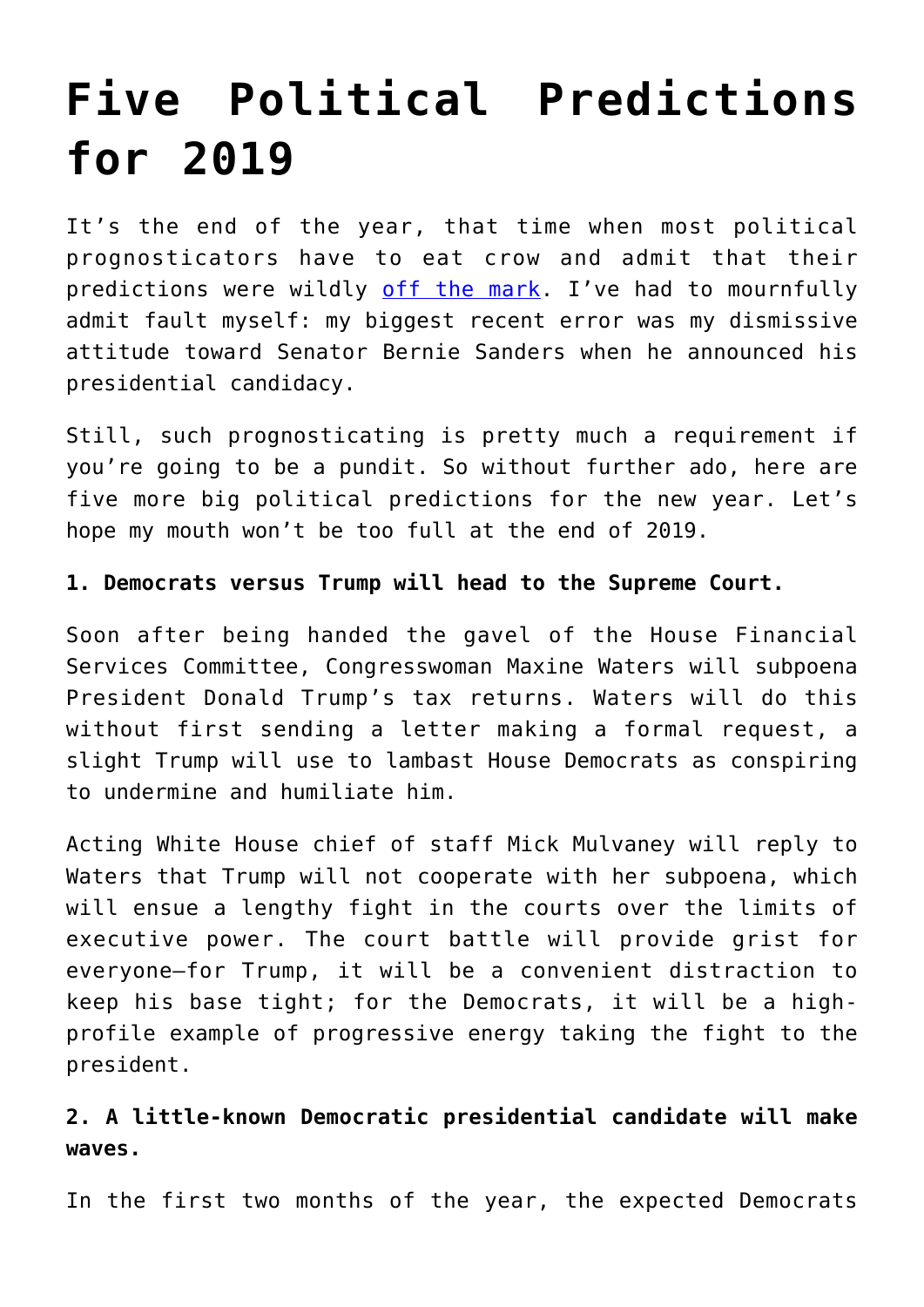begin making their presidential announcements. Kamala Harris, Cory Booker, Elizabeth Warren, Bernie Sanders, Sherrod Brown, Jeff Merkley, Amy Klobuchar, Eric Garcetti, Andrew Gillum, and Beto O'Rourke will all throw their hats into the ring. Most of these candidates, however, will be unable to gain much traction with a Democratic electorate divided between moderates, progressives, activists, big business, and big labor. A virtually unknown aspirant, however, will have a stellar, Obama-like night during the first televised debate. Thereafter, he or she will excel at retail campaigning in Iowa and New Hampshire.

It could be Congressman Eric Swalwell, former Obama Cabinet officer Julian Castro, or New Orleans Mayor Mitch Landrieu. Or it could be none of those three. But the candidates we consider frontrunners today will no longer be the frontrunners in 2019.

### **3. Joe Biden will quit politics.**

The "will he, won't he" of a Joe Biden presidential run will finally be decided by Biden himself in February 2019. The septuagenarian former veep, who has run for president twice before and has gotten nowhere both times, will decide to spend the golden years of his life with his wife and family. After 40 years in politics, affable Joe won't be able to picture himself reminding Americans of their better angels or participating in the nastiness that is politics today.

## **4. Matt Whitaker will block public release of the Mueller report.**

Special counsel Robert Mueller will finalize his investigation and send his report to Acting Attorney General Matt Whitaker, who has never been supportive of the inquiry. Using his powers as attorney general, Whitaker will block public disclosure of Mueller's conclusions and release a sanitized summary detailing no evidence of collusion between the Trump campaign